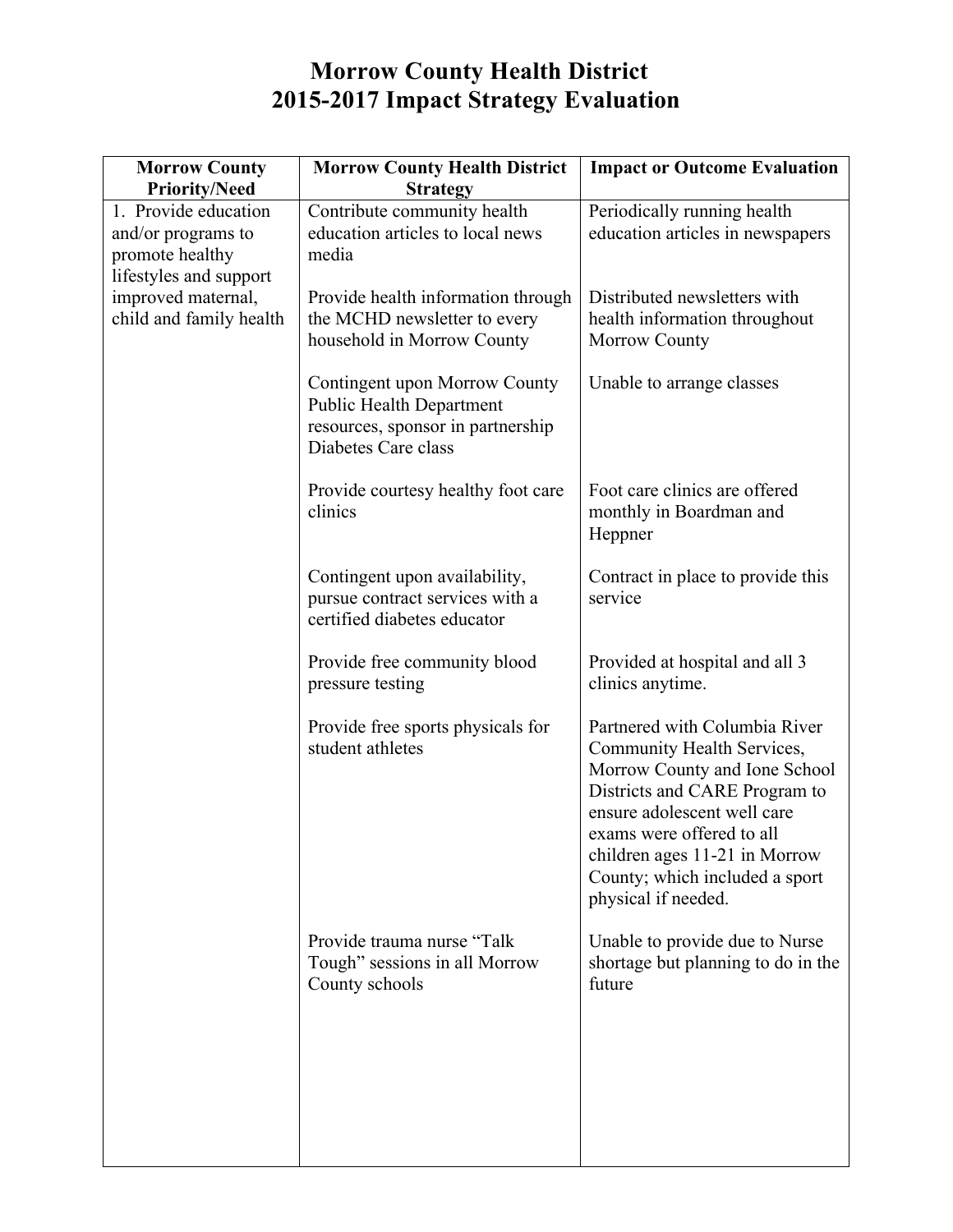| <b>Morrow County</b>                                                                                                                                                    | <b>Morrow County Health District</b>                                                                                                                                                                                                                                                                                                         | <b>Impact or Outcome Evaluation</b>                                                                                                                               |
|-------------------------------------------------------------------------------------------------------------------------------------------------------------------------|----------------------------------------------------------------------------------------------------------------------------------------------------------------------------------------------------------------------------------------------------------------------------------------------------------------------------------------------|-------------------------------------------------------------------------------------------------------------------------------------------------------------------|
| <b>Priority/Need</b>                                                                                                                                                    | <b>Strategy</b>                                                                                                                                                                                                                                                                                                                              |                                                                                                                                                                   |
| 1. Provide education<br>and/or programs to<br>promote healthy<br>lifestyles and support<br>improved maternal,<br>child and family health<br>cont.                       | Contingent upon funding, support<br>the offering of "Cooking Matters"<br>- a consumer nutrition program                                                                                                                                                                                                                                      | CHIP partnered with OSU Snap-<br>Ed to offer Cooking and<br>Nutrition class in Heppner,<br>October 2016.                                                          |
|                                                                                                                                                                         | Contingent upon resources,<br>support the offering of "Living"<br>Well Morrow County" - a chronic<br>disease self-management program                                                                                                                                                                                                         | Limited resources prevented this<br>from being offered                                                                                                            |
|                                                                                                                                                                         | Provide liability insurance<br>coverage for community fitness<br>classes                                                                                                                                                                                                                                                                     | Available if needed for classes                                                                                                                                   |
|                                                                                                                                                                         | Collaborate with other health<br>organizations serving Morrow<br>County to strengthen "CARE<br>Program" to serve women,<br>children and families -<br>wraparound services                                                                                                                                                                    | Primary care clinics work in<br>collaboration with CARE<br>program on an ongoing basis                                                                            |
| 2. Improve<br>communication and<br>coordination among<br>health organizations,<br>and improve<br>communication<br>between health care<br>providers and the<br>community | Serve as the medical sponsor to<br>develop a student/community<br>health center working in<br>collaboration with the Morrow<br>County Public Health Department,<br>local dental and behavioral health<br>providers and Ione Community<br>School to plan and provide<br>services to Ione Community<br>School students and the city of<br>Ione | Ione Community Clinic is open<br>and operating as a School Based<br>Health Center and also as a rural<br>health clinic, serving community<br>members of all ages. |
|                                                                                                                                                                         | Serve as appointed member of<br><b>Local Community Advisory</b><br>Council to Eastern Oregon<br>Coordinated Care Organization<br>and founding member of<br><b>Community Health Improvement</b><br>Partnership to share information<br>and coordinate county-wide<br>services and programs                                                    | Morrow County Health District<br>continues to serve on the LCAC<br>and CHIP board                                                                                 |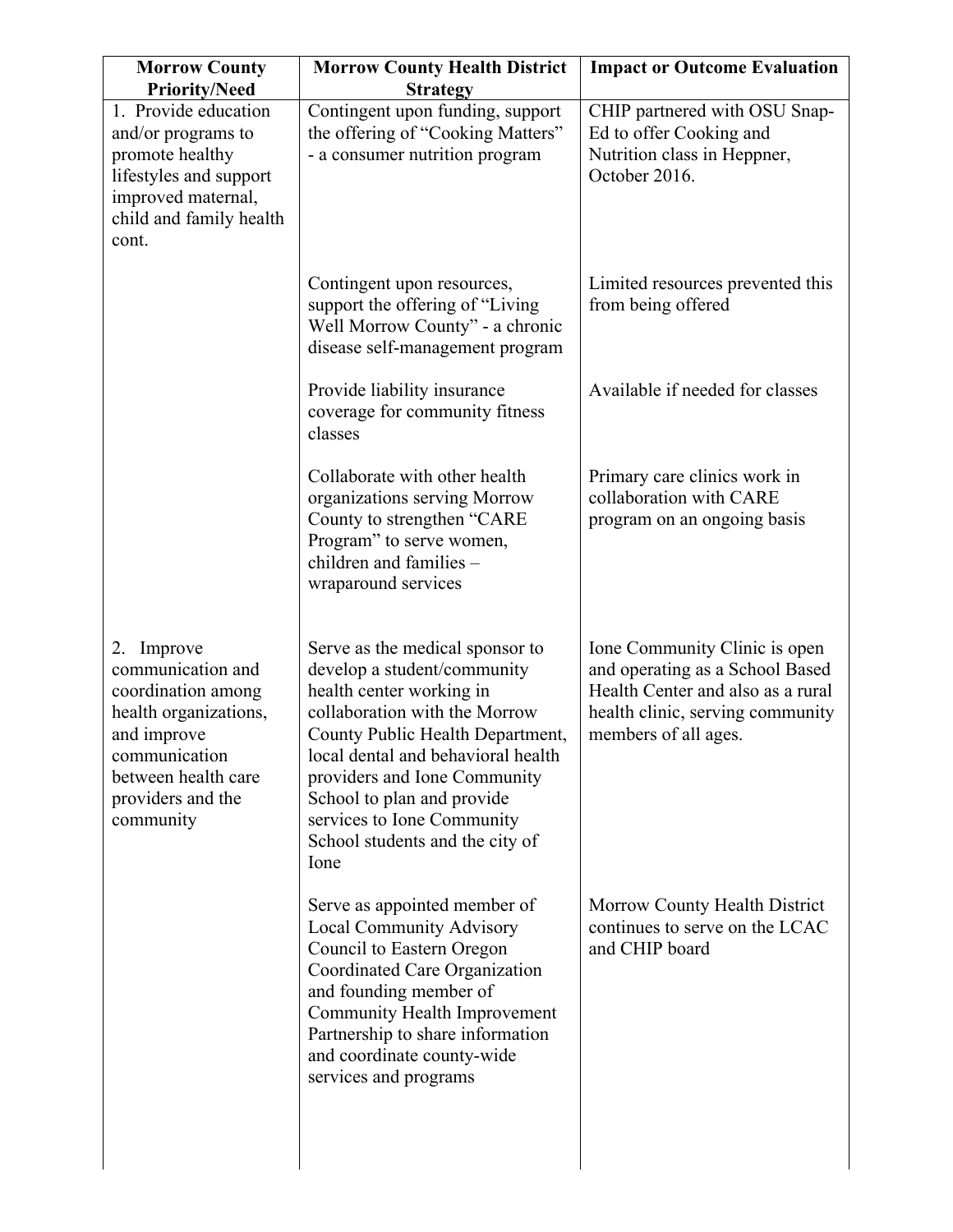| <b>Morrow County</b>                                                                                                    | <b>Morrow County Health District</b>                                                                                                                                                                                                                                                                             | <b>Impact or Outcome Evaluation</b>                                                                                                             |
|-------------------------------------------------------------------------------------------------------------------------|------------------------------------------------------------------------------------------------------------------------------------------------------------------------------------------------------------------------------------------------------------------------------------------------------------------|-------------------------------------------------------------------------------------------------------------------------------------------------|
| <b>Priority/Need</b><br>2. Improve                                                                                      | <b>Strategy</b><br>Collaborate with other health                                                                                                                                                                                                                                                                 | Primary care clinics work in                                                                                                                    |
| communication and<br>coordination among<br>health organizations,<br>and improve<br>communication<br>between health care | organizations serving Morrow<br>County to strengthen "CARE<br>Program" to serve women,<br>children and families -<br>wraparound services                                                                                                                                                                         | collaboration with CARE<br>program on an ongoing basis                                                                                          |
| providers and the<br>community cont.                                                                                    | Maintain up-to-date website                                                                                                                                                                                                                                                                                      | District has invested many hours<br>launching a new website and<br>keeping it updated for<br>community members to use as a<br>resource          |
|                                                                                                                         | Provide Patient Centered Primary<br>Care Home in Primary Medical<br>Care Clinics                                                                                                                                                                                                                                 | All three primary care clinics<br>have achieved PCPCH<br>certification                                                                          |
|                                                                                                                         | Contingent upon available<br>resources, sponsor Diabetes Care<br>class in partnership with Morrow<br>County Public Health Department                                                                                                                                                                             | Unable to arrange classes                                                                                                                       |
|                                                                                                                         | Contribute community health<br>education articles to local news<br>media                                                                                                                                                                                                                                         | Periodically running health<br>education articles in newspapers                                                                                 |
|                                                                                                                         | Provide health information through<br>the MCHD newsletter to every<br>household in Morrow County                                                                                                                                                                                                                 | Distributed newsletters with<br>health information throughout<br>Morrow County                                                                  |
|                                                                                                                         | Provide information about MCHD<br>services including: Facebook,<br>billboards in each town, service<br>description brochures in waiting<br>rooms                                                                                                                                                                 | The District has created a<br>Facebook page for information<br>distribution and service<br>brochures are available at all<br>District locations |
| Youth mental health                                                                                                     | As mental health and some alcohol<br>and drug treatment services are<br>outside the scope of services for<br>the MCHD, the District will<br>continue to provide referral and<br>collaborate with the local<br>behavioral health care provider<br>which is the lead agency providing<br>services to the community | Hospital and clinics continue to<br>provide referrals to local<br>behavioral health provider                                                    |